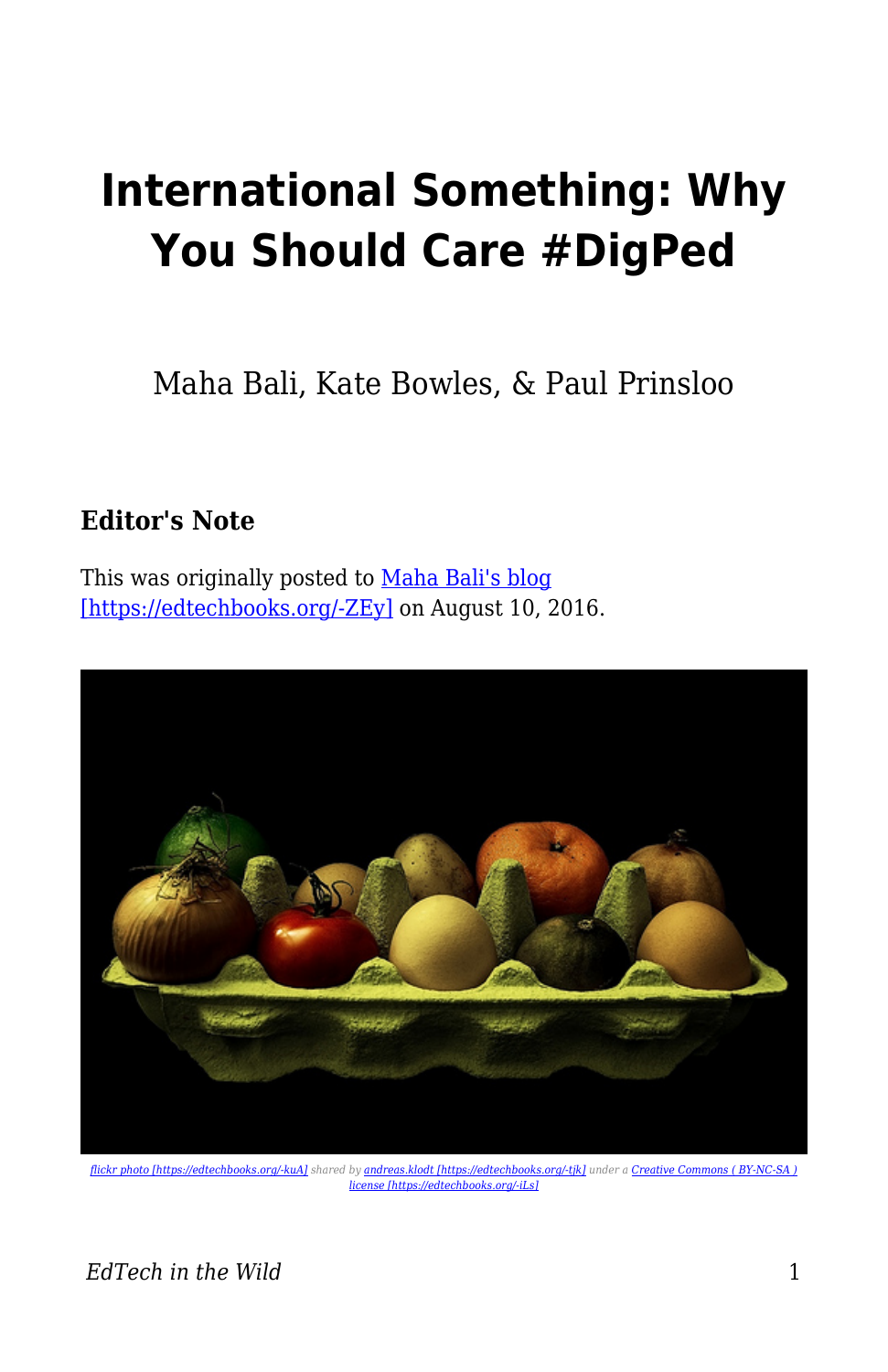*This article was co-authored over THREE timezones, by Maha Bali (in Cairo, Egypt), Kate Bowles (in Wollongong, Australia) and Paul Prinsloo (South African currently in Virginia, USA) and refers to a workshop we are cofacilitating at the* [Digital Pedagogy Lab Institute in UMW](http://digitalpedagogylab.com/institute) [\[https://edtechbooks.org/-QzY\]](http://digitalpedagogylab.com/institute)*. You can watch live (or recorded) at [this YouTube link](https://youtu.be/womry8IGJJY)* [\[https://youtu.be/womry8IGJJY\]](https://youtu.be/womry8IGJJY) *(we hope YouTube works or at least streams well enough in your country). The workshop takes place Thursday August 11 at 4pm EDT ([Virtually connecting website converts to your timezone](http://virtuallyconnecting.org/announcements/we-are-vconnecting-from-digpedlab-umw-digped/)* [\[https://edtechbooks.org/-Sfu\]](http://virtuallyconnecting.org/announcements/we-are-vconnecting-from-digpedlab-umw-digped/) *– because we know we all live in different timezones – it will already by Friday for Kate!)*

Yesterday, in a [Virtually Connecting conversation, Ken Bauer](https://youtu.be/mtfz6C5CG0Q) [commented \[https://youtu.be/mtfz6C5CG0Q\]](https://youtu.be/mtfz6C5CG0Q) on having virtual participants located in Mexico, Austria, South Africa and Egypt, compared to a regular VC hangout where most people were usually from the US. He asked how we could create more such conversations. Audrey Watters commented on the importance of this given the limited US-centric views of ed tech. Jesse Stommel and Maha Bali talked about intentionality: recognizing the importance of internationalism and acting upon it are very different things.

A while ago, Digital Pedagogy Lab co-directors Jesse Stommel and Sean Michael Morris asked Maha to create a hybrid workshop for DPLI UMW on "something international", to invite other facilitators and organize it however she saw fit. This invitation is encouraging: it recognizes the value of having international voices be part of such an intensively local event, with the freedom to speak for themselves, including in quite critical ways.

Maha invited Paul Prinsloo from South Africa (who will be onsite) and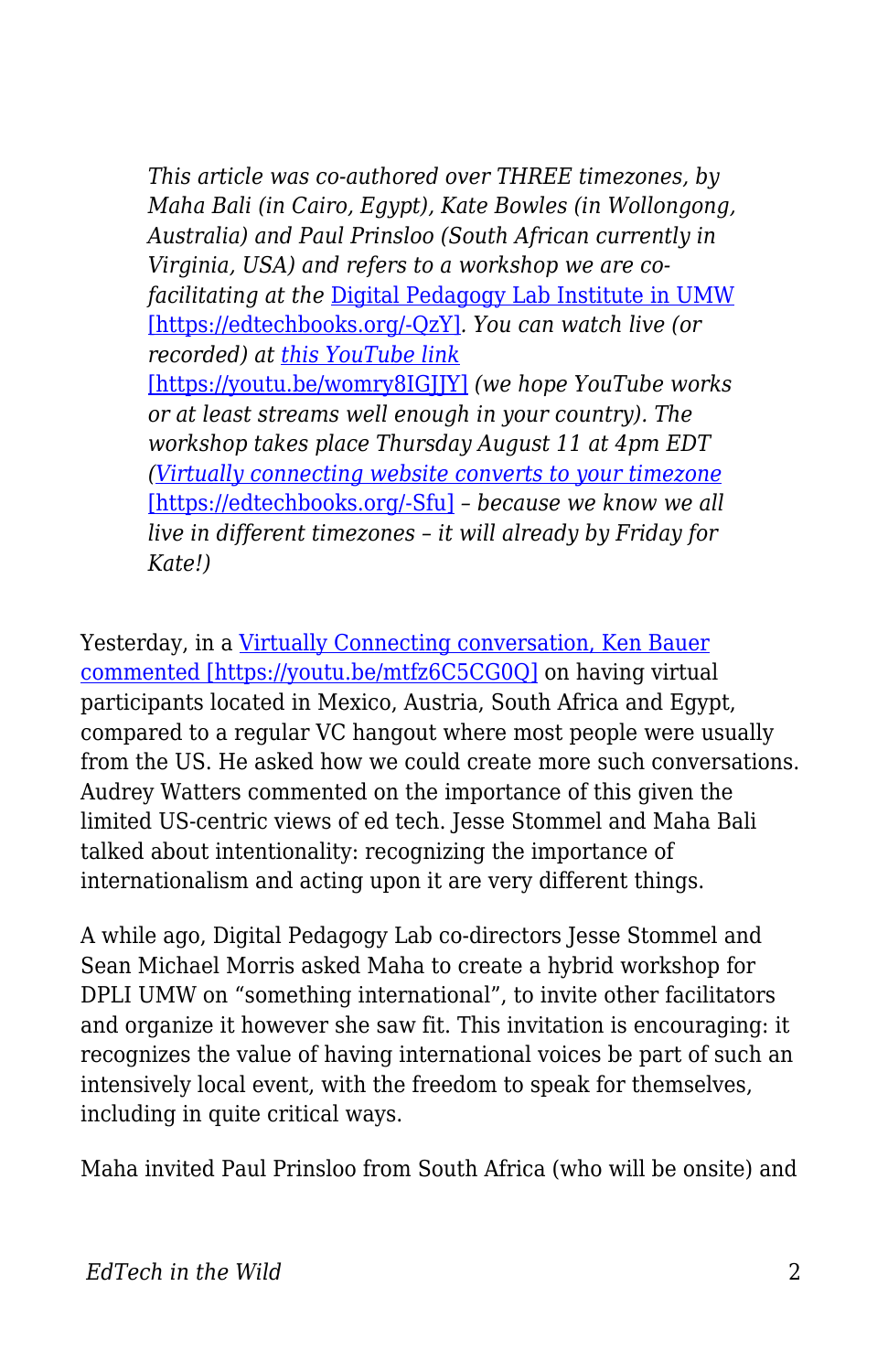Kate Bowles from Australia (who like Maha will be a virtual participant). Working in various-sized education systems outside the US we're all familiar with complications of wrangling international digital pedagogy out of faulty internet connections, language confusion, and above all timezone mismatches. This is also the infrastructure of our research and professional networking; for us, working as academics means international-first, not as an afterthought. So we responded enthusiastically.

Our collaboration in developing this workshop has itself been about the practicalities of working internationally. Sometimes we've all been online at the same time; just as often we've left messages for each other to find on waking up or getting to work. And while doing this, we've learned about each other's work schedules, life histories and work spaces, as we've become sensitised to the work-life rhythms of our three lives. We use some but not all of the same channels, so even our three-way conversation isn't completely contained anywhere. We don't use the same digital devices and this has had a surprising impact on how we each work when we're away from our desks. We can work together in English, but we've had to look things up to fully understand their meaning. And even though we're familiar with each other's work, it turns out we're still unfamiliar with important elements in each other's political, cultural and national context.

Since 2012 critical educators have been hearing regularly about how open digital pedagogy or social networking expands access to learning to everyone in the world. This is now such a familiar claim that we don't need to name the edtech visionaries and entrepreneurial capitalists who've been relentlessly promoting it—it has become a defining truism in digital pedagogy. However, for most of us *not* in the US (or the UK), this vision has often signalled top-down, US-to-world, Anglo-oriented, decontextualized, culturally irrelevant, infrastructureinsensitive, and timezone-ignorant aspirations, even when the invitation for us to join in may be well-intentioned.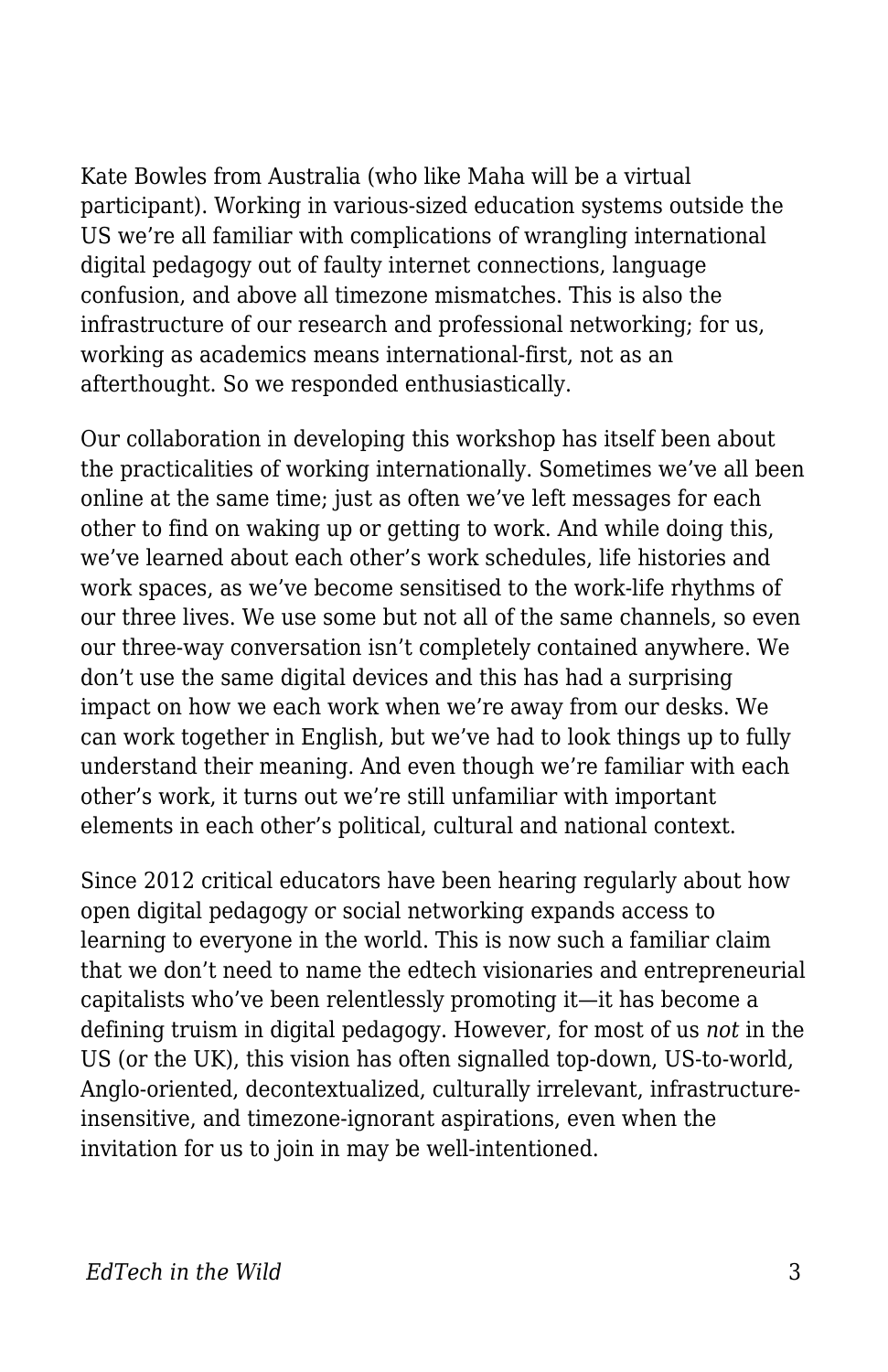We want to rethink this one-way flow of benefits, and argue instead that all learning is enriched when we have the opportunity to hear from voices markedly different from our own. We want to suggest that when US culture and educational systems are the default for MOOCs and similar platforms, international voices are exoticized, marginalized and silenced at once. We also want to challenge the tendency to call something "global" when only two or three countries are involved, often including only participants from powerful institutions, and everything is in English.

But even for those learners/educators outside the US who do have both the internet and the English to participate, there are power dynamics that need to be made explicit. Whenever you connect online, you connect on someone's terms, and in digital pedagogy these are often the terms designed by educators who enjoy the network infrastructure and cultural capital associated with US institutions. And while overcoming technical access barriers to the internet is critical for learners around the world, access on US terms or to spaces and platforms controlled by US assumptions can often introduce new *cultural* barriers for learners outside the US. Being more sensitive about these issues also allows us to recognize the fact that we often disregard issues of access and the different cultural and class barriers and the (in)visible fault-lines of race, gender and class in the US.

Our workshop is therefore an attempt to talk openly about how things look like from our respective non-US perspectives. We'll be sharing case studies of our own experiences that will demonstrate different angles on the complexity of transnational education. And we will invite participants (onsite and virtually) to consider ways to build more inclusive networked learning experiences. While we are talking particularly about networked learning, much of what we discuss will apply to both onsite and online international learners and teachers.

We also recognize that inclusivity and cultural relevance are not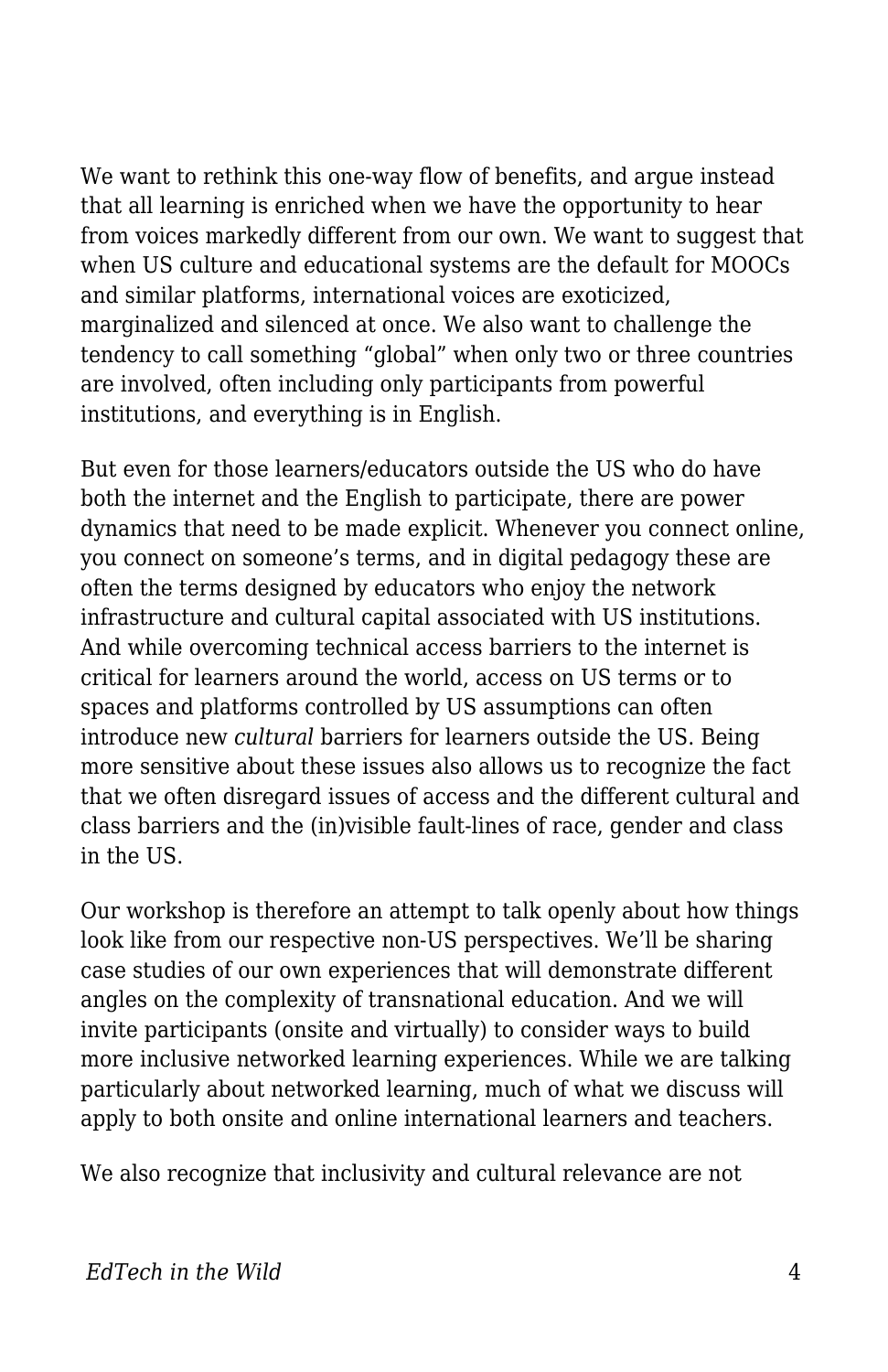unique to international learners, but connect to issues of identity and difference that are pressing within the US. There are learners inside the US for whom language or technology access are immediate practical barriers; and learners whose experience is continually affected by educators with a poor understanding of their cultural context or their personal priorities.

And this is why after one hour of discussing internationalness, we will have a hallway conversation with Annemarie Perez, Chris Gilliard (both onsite) and Sherri Spelic (virtually) on how identity and difference shape their practice in digital pedagogy.

If you can't come to our workshop, we encourage you to [read this](http://dar.aucegypt.edu/bitstream/handle/10526/4363/Final%20Maha%20Bali%20TiHE-PoD-Empowering_Sept30-13.pdf?sequence=1) [article by Maha \[https://edtechbooks.org/-gQv\]](http://dar.aucegypt.edu/bitstream/handle/10526/4363/Final%20Maha%20Bali%20TiHE-PoD-Empowering_Sept30-13.pdf?sequence=1) which is detailed but not very long case study on the shortcomings of an attempt at global learning). But we hope you can join us, as we explore what can be achieved in a three-timezone workshop relying on a network of regional and domestic internet technologies.

You can watch the workshop live here:



*EdTech in the Wild* 5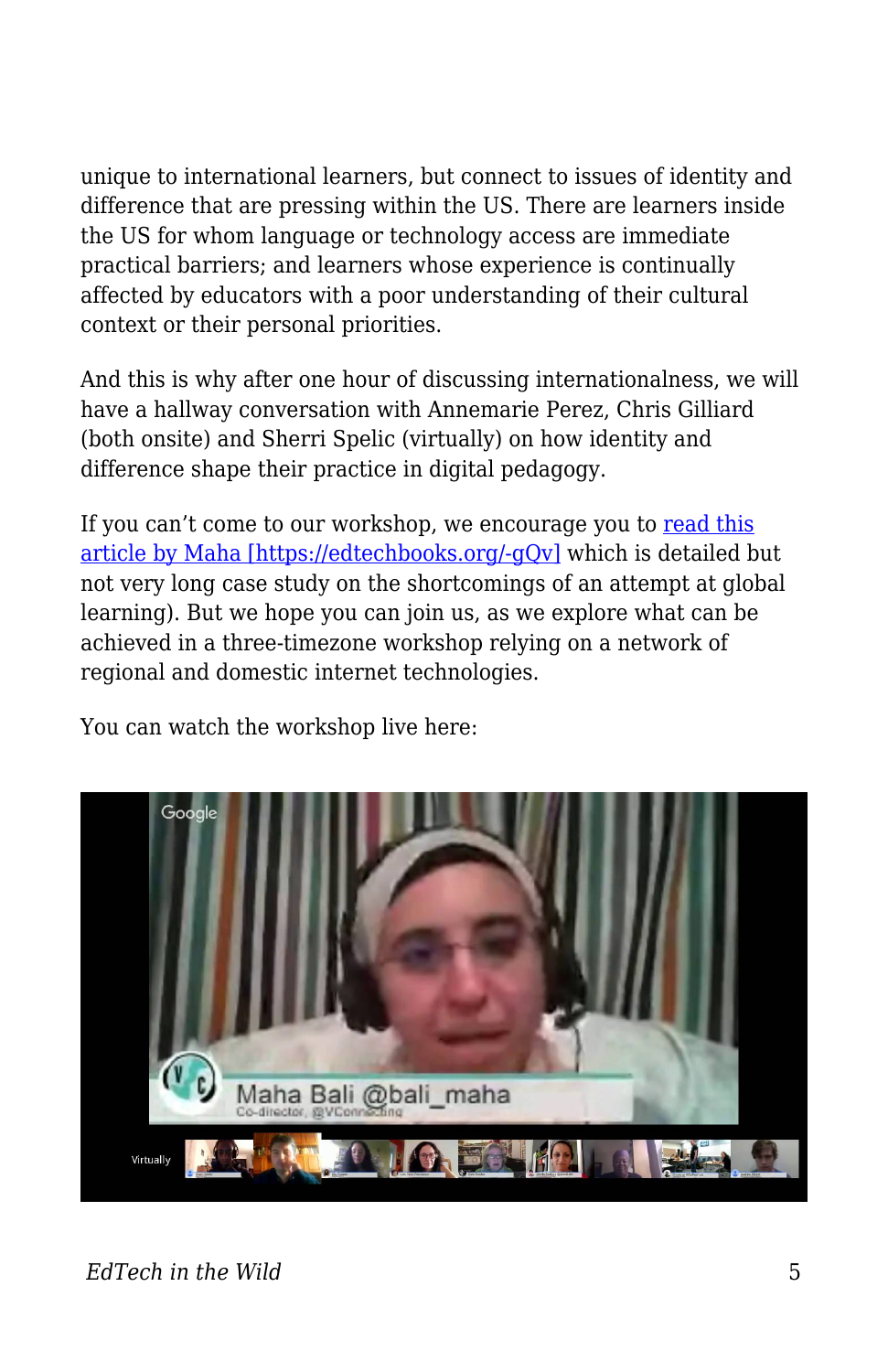## [Watch on YouTube https://edtechbooks.org/-yuG](https://www.youtube.com/embed/womry8IGJJY?autoplay=1&rel=0&showinfo=0&modestbranding=1)

And the hallway conversation following it here:



[Watch on YouTube https://edtechbooks.org/-aBv](https://www.youtube.com/embed/_e_vkOSHTjQ?autoplay=1&rel=0&showinfo=0&modestbranding=1)

And we will be working on a Google doc if you can't be part of the live session but would like to contribute:<http://bit.ly/inclusiveDigPed>